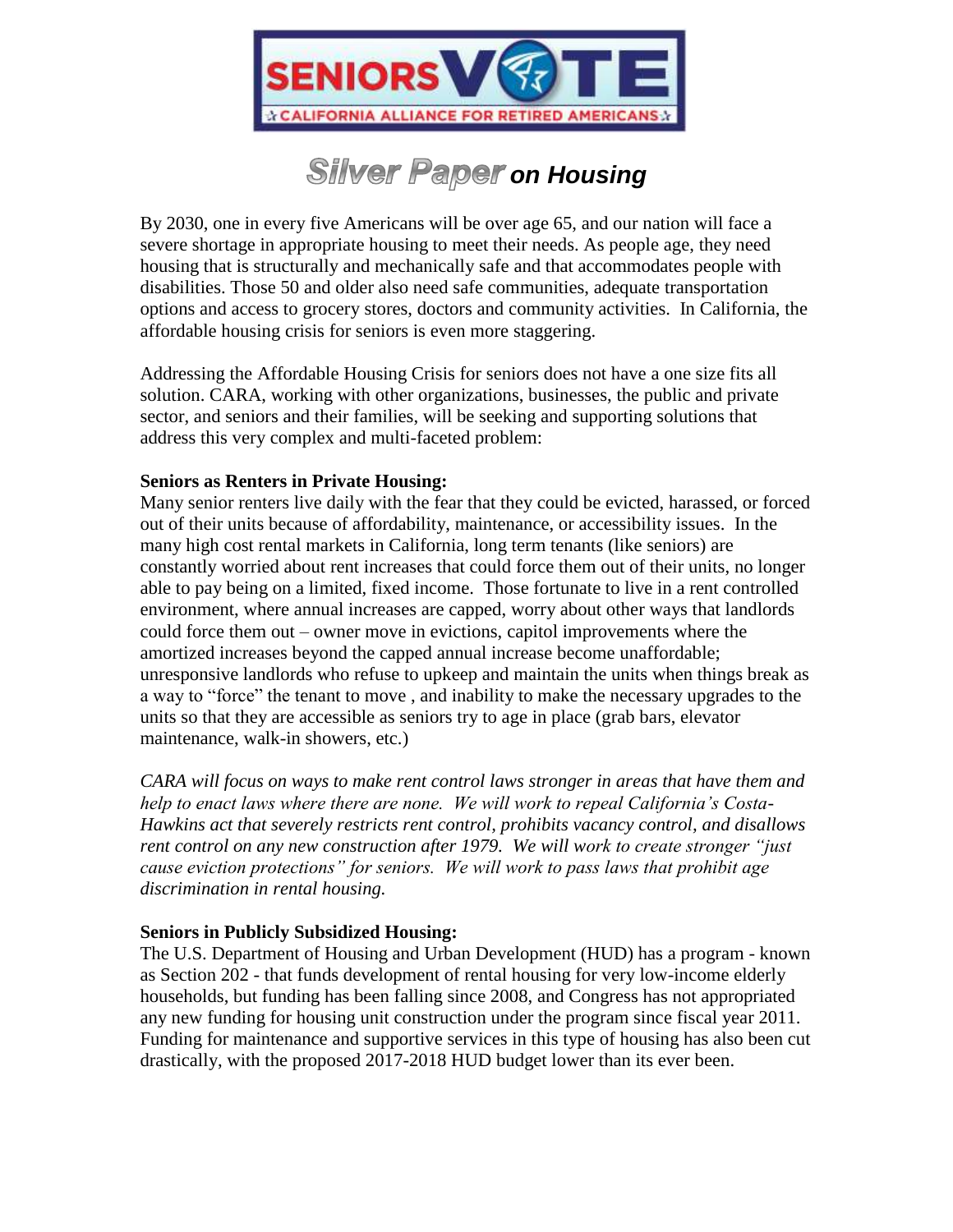Privately developed senior housing that uses HUD 202 and other state and local dollars has also seen a dramatic downturn. Non-profit housing organizations struggle to maintain the older buildings that they developed, and must compete for few dollars to even consider new construction - without the HUD 202 or Section 8 subsidies that helped these buildings operate. With land and construction prices the highest in the nation, California cannot come even close to keeping up with the needs of its aging population.

*CARA must work to enhance funding at the local, state and national levels for truly affordable housing for seniors. To be truly affordable, there must be opportunities available so that seniors pay no more than 1/3 of their income. CARA must work with local governments to make sure that all senior housing that has public dollars is maintained and accessible, and has access to community based services (either provided by in house programs or by partnering with other social service agencies) so that seniors can age in place.*

#### **Seniors in Manufactured Home Communities**

Seniors represent the largest percentage of owners of manufactured homes in CA. For many, this was their only chance of homeownership at an affordable price, and gave them a sense of stability, security, and community. Even though manufactured homeowners must still pay rent on the land their home sits on, the monthly rental has been manageable, and many mobile home parks are covered by rent control. Because of the incredible land prices in California, many park owners are looking to cash in on the high priced real estate market. They are looking for ways to sell the property outright, forcing the homeowners out. Others are seeking to "condominimize" their park, forcing the homeowners to purchase the land that they are currently renting, at unaffordable prices, thus forcing them out.

*CARA has partnered with groups like the Golden State Manufactured Home League (GSMOL) and other organizations to protect the rights of manufactured home owners at the local and state level. We must continue to fight for these rights, and to protect these homeowners from eviction, rising rental costs, land sales, etc. We will also work to support efforts for homeowners to come together to purchase the parks so that they can remain in their affordable homes for the rest of their lives.*

#### **Senior Homeowners**

Many seniors were able to purchase their home when they were working. Some have paid off their mortgages, and now that they are living on a more fixed income, can still afford to pay for upkeep and other housing expenses. Others are finding it hard to pay for these expenses on their incomes, especially as their homes age with them, and need more costly repairs to stay habitable. Many of the older homes need to be rehabilitated to make them more accessible, and deal with challenges like stairs, bathtubs that are too high to step over, etc. Other seniors find they are "overhoused" – living in homes that are too large, and too expensive to maintain on their incomes. Yet many of these homeowners are unable to purchase another home that is more appropriate in the current